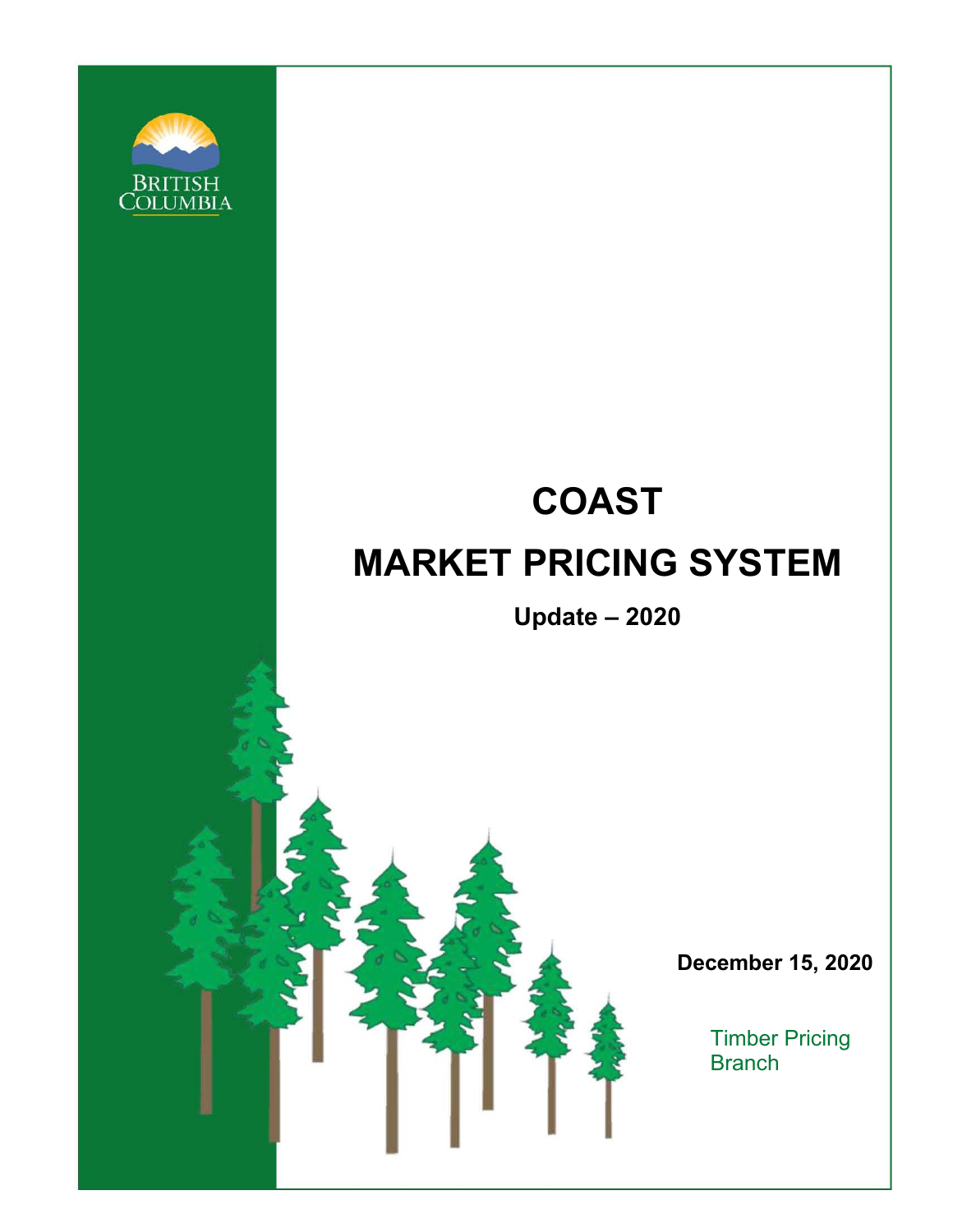### **1. INTRODUCTION**

The purpose of this paper is to provide an overview of the December 15, 2020 update to the Coast Market Pricing System (MPS).<sup>[1](#page-1-0)</sup>

## **2. AUCTION DATASET**

The auction dataset used in the update contains winning bids and data from 773 sales over the 14-year period July 1, 2006 through June 30, 2020.

# **3. FINAL EQUATIONS**

There were several changes in the 2020 Coast MPS Update. The bids on older timber sales were adjusted to reflect changes in the export fee-in-lieu policy. In older bids, prior to the policy change, the incremental export fees were netted out of the bids, holding the combined cost to the bidder constant. In other words, bidders would have bid less if they had faced the higher export fees.

The total harvest volume variable was reintroduced, and the North American housing starts variable changed to include Japanese housing starts. The total harvest, export share and housing starts variables are combined (indexed by their own averages) in the regression into a single variable representing these market factors. This was done to bring stability to all three of these variables. In the past, due to correlation between them, the variables had been quite volatile, even to the point of coming and going from the equation. A final change to these variables included an AAC adjustment to the harvest variable to ensure it acts as a proxy for market demand rather than supply shift.

The hemlock and fir lumber variables were changed with lumber composites from published prices replacing the lumber indexes from Statistics Canada, better representing the product mix for coastal BC producers.

Finally, a fibre recovery zone variable was added (where applicable) to recognize the policy shift between current implementation and the auction dataset.

Timber Pricing Branch, Ministry of FLNRORD December 15, 2020

<span id="page-1-0"></span> $1$  This paper is not intended to provide the basis for calculating stumpage rates nor should it be used as guidance for interpreting the legal policies and procedures for calculating stumpage rates, which are contained in the *Coast Appraisal Manual (CAM)*. The *Coast Appraisal Manual* contains the policies and procedures referred to in Section 105 of the *Forest Act*.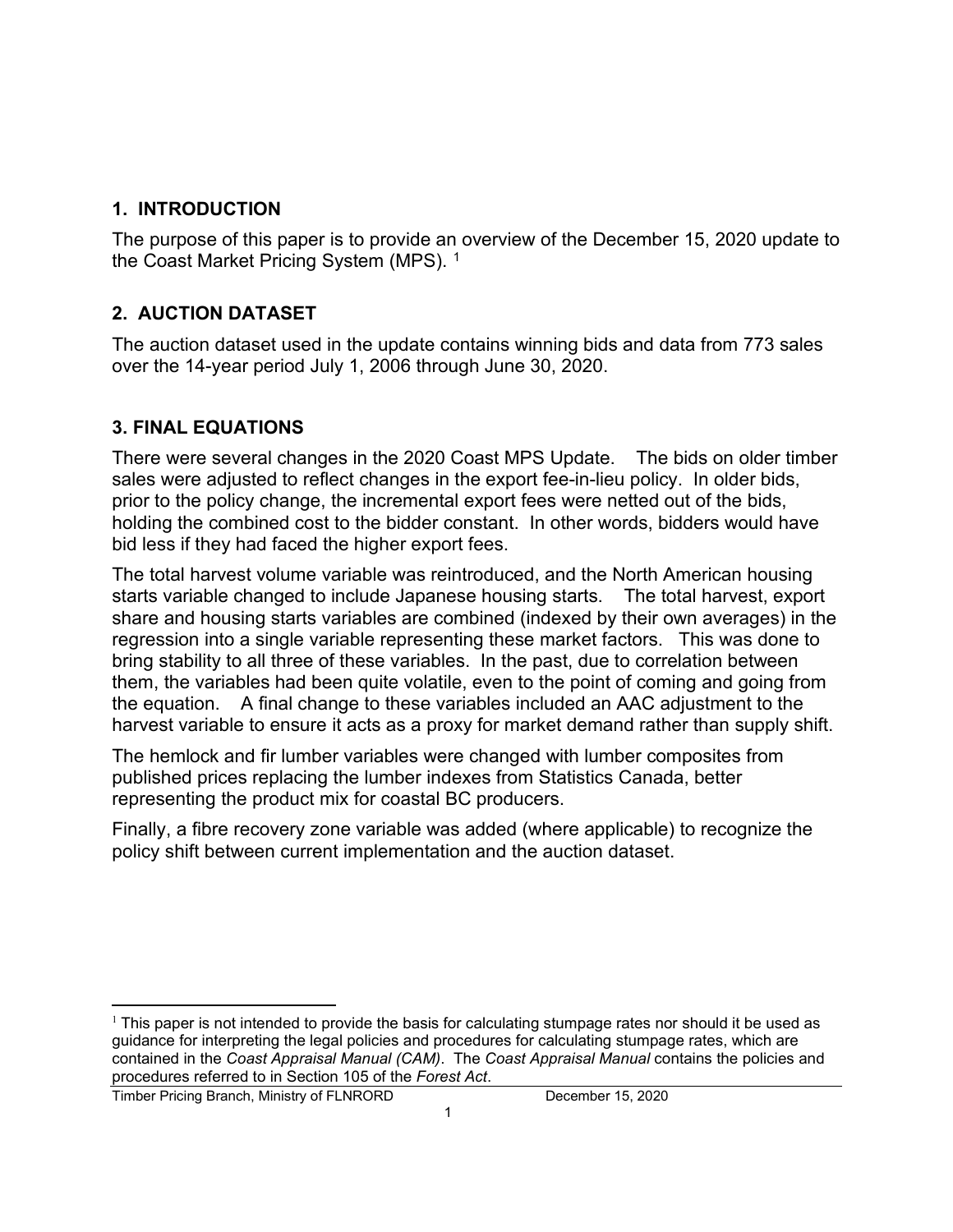# **3. ESTIMATED WINNING BID REGRESSIONS**

## **3.1.a) 2020 Winning Bid – Loss Factor Cruise**

For cutting permits where the cruise data comes from a standard "Loss Factor" cruise.

|                                                                                                                               | 2020 Winning Bid   |             |
|-------------------------------------------------------------------------------------------------------------------------------|--------------------|-------------|
| <b>Explanatory Variable</b>                                                                                                   | <b>Coefficient</b> | t-Statistic |
| Constant                                                                                                                      | $-7.846573$        | $-1.843412$ |
| Number of Bidders                                                                                                             | 3.243097           | 12.56231    |
| Cedar Lumber High Grade                                                                                                       | 0.182936           | 10.57047    |
| Cedar Lumber Mid Grade                                                                                                        | 0.089813           | 12.81422    |
| Fir Lumber High Grade                                                                                                         | 0.491451           | 5.676861    |
| Fir Lumber Mid Grade                                                                                                          | 0.353717           | 12.86927    |
| Hemlock Lumber High Grade                                                                                                     | 0.083281           | 3.292692    |
| <b>Hemlock Lumber Mid Grade</b>                                                                                               | 0.033381           | 3.169226    |
| <b>Cypress Lumber High and Mid Grade</b>                                                                                      | 0.162784           | 6.161816    |
| Old Growth LN (Volume per Log)                                                                                                | 8.406352           | 2.857394    |
| LN (Volume per Hectare/1000)                                                                                                  | 17.78169           | 7.676286    |
| <b>Conventional Slope</b>                                                                                                     | $-0.325558$        | -7.976768   |
| <b>Heli Land Drop</b>                                                                                                         | $-45.2900$         | $-13.02629$ |
| Heli Water Drop                                                                                                               | -36.76184          | $-7.614129$ |
| Location                                                                                                                      | $-0.071482$        | $-5.209406$ |
| Isolated                                                                                                                      | $-10.73236$        | $-6.457448$ |
| Lumpsum                                                                                                                       | -4.565769          | $-3.54997$  |
| North American and Japanese Housing<br>Starts / 1,691 + Harvest Volume / 17.67 +<br>export share * Non-Cedar-Cypress / 0.3004 | 10.60095           | 8.14169     |
| <b>Number of Observations</b>                                                                                                 | 773                |             |
| Adjusted $R^2$                                                                                                                | 0.774843           |             |
|                                                                                                                               |                    |             |
|                                                                                                                               |                    |             |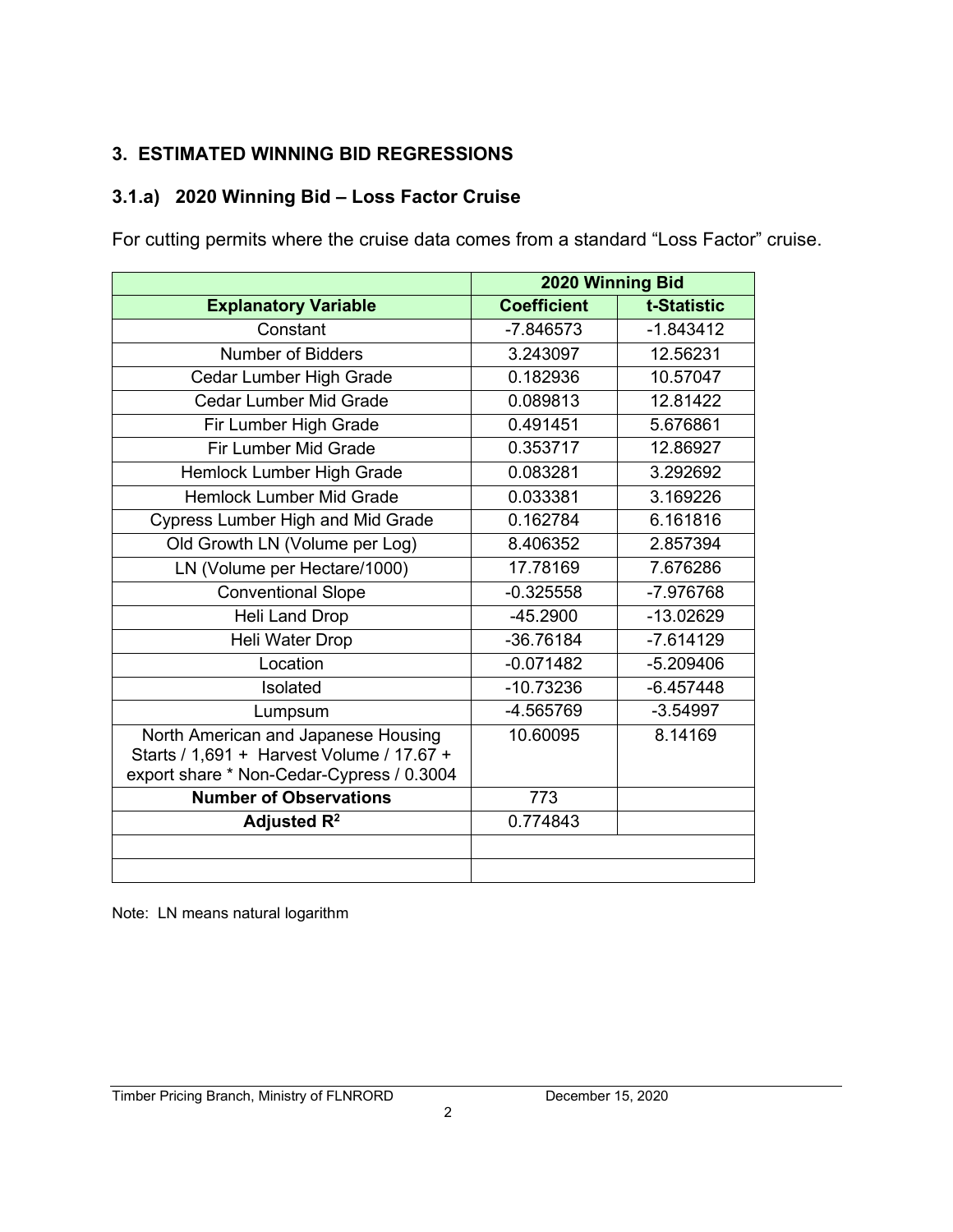## **3.1.b) 2020 Number of Bidders – Loss Factor Cruise**

|                                           | <b>2020 NB</b>     |             |
|-------------------------------------------|--------------------|-------------|
| <b>Explanatory Variable</b>               | <b>Coefficient</b> | t-Statistic |
| Constant                                  | $-1.6223$          | $-3.798162$ |
| <b>Predicted Bid</b>                      | 0.05263            | 18.18183    |
| <b>District Average Number of Bidders</b> | 0.565403           | 8.128487    |
| LN(Volume/1000)                           | 0.315597           | 2.520836    |
| Lumpsum                                   | 0.147466           | 0.895077    |
| FRZ*(1-Lumpsum)                           | $-0.566157$        | $-1.77848$  |
| <b>Number of Observations</b>             | 773                |             |
| Adjusted $\mathsf{R}^2$                   | 0.421156           |             |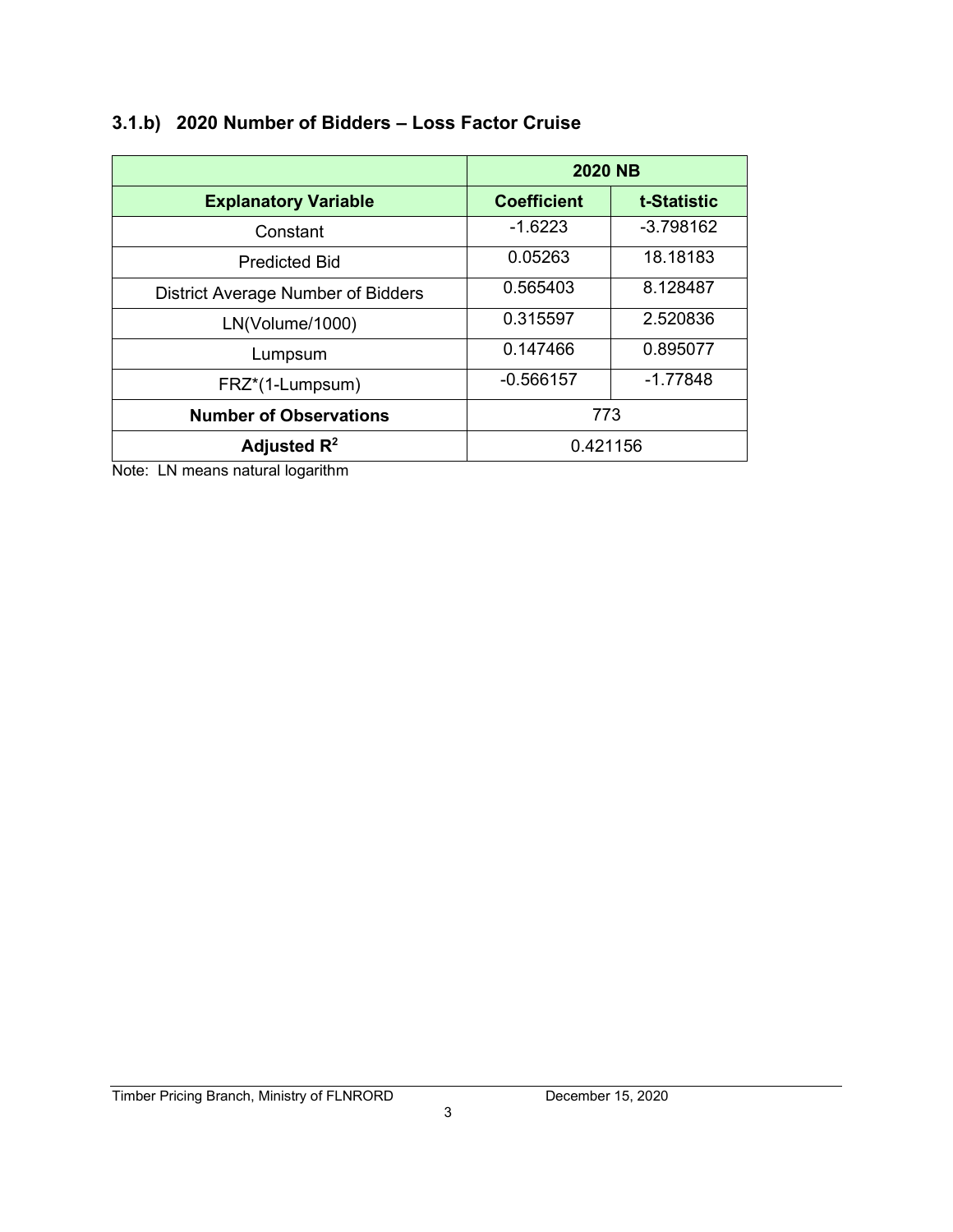# **3.2.a) 2020 Winning Bid – Call Grade Net Factor Cruise**

There is a second set of EWB regressions (and a second EWB equation in the CAM) for appraisals where the cruise data is derived from an alternative cruising method known as "Call Grade Net Factor". In these regressions, the BCTS auction data also derives from Call Grade Net Factor cruises. This method is used for non-BCTS cruise based cutting permits.

|                                                                                                                               | 2020 Winning Bid   |             |
|-------------------------------------------------------------------------------------------------------------------------------|--------------------|-------------|
| <b>Explanatory Variable</b>                                                                                                   | <b>Coefficient</b> | t-Statistic |
| Constant                                                                                                                      | $-2.029303$        | $-0.37332$  |
| <b>Number of Bidders</b>                                                                                                      | 3.113469           | 10.26339    |
| Cedar Lumber High Grade                                                                                                       | 0.134936           | 9.744883    |
| <b>Cedar Lumber Mid Grade</b>                                                                                                 | 0.083979           | 11.78591    |
| Fir Lumber High Grade                                                                                                         | 0.425914           | 6.252799    |
| <b>Fir Lumber Mid Grade</b>                                                                                                   | 0.399515           | 12.72938    |
| Hemlock Lumber High and Mid Grade                                                                                             | 0.047151           | 5.341207    |
| <b>Cypress Lumber High and Mid Grade</b>                                                                                      | 0.119119           | 5.564268    |
| Old Growth LN(Volume per Log)                                                                                                 | 22.36505           | 5.704981    |
| LN(Volume per Hectare/1000)                                                                                                   | 21.64514           | 7.253904    |
| <b>Conventional Slope</b>                                                                                                     | $-0.374379$        | $-7.4869$   |
| Heli Land Drop                                                                                                                | -47.53823          | $-9.712032$ |
| Heli Water Drop                                                                                                               | $-35.51326$        | $-5.494718$ |
| Location                                                                                                                      | $-0.076796$        | $-4.492105$ |
| Isolated                                                                                                                      | $-9.597432$        | $-4.664111$ |
| Lumpsum                                                                                                                       | $-6.943917$        | -4.536888   |
| North American and Japanese Housing<br>Starts / 1,691 + Harvest Volume / 17.67 +<br>export share * Non-Cedar-Cypress / 0.3004 | 9.109346           | 5.636586    |
| <b>Number of Observations</b>                                                                                                 | 554                |             |
| Adjusted $\mathsf{R}^2$                                                                                                       | 0.771062           |             |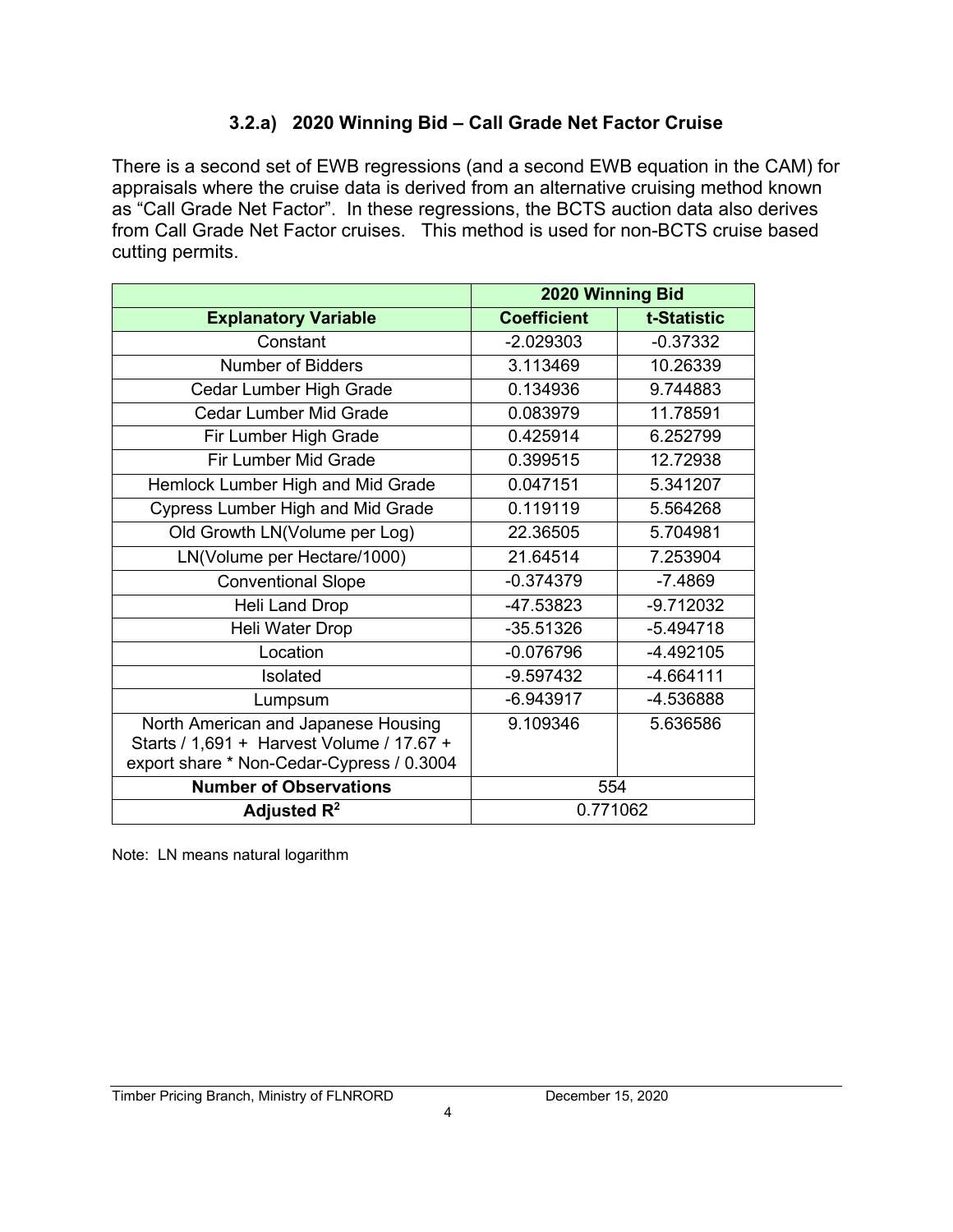|                                           | <b>2020 NB</b>     |             |
|-------------------------------------------|--------------------|-------------|
| <b>Explanatory Variable</b>               | <b>Coefficient</b> | t-Statistic |
| Constant                                  | $-0.890863$        | $-1.711229$ |
| <b>Predicted Bid</b>                      | 0.052441           | 16.02698    |
| <b>District Average Number of Bidders</b> | 0.468432           | 5.293264    |
| LN(Volume/1000)                           | 0.257882           | 1.745332    |
| Lumpsum                                   | 0.182686           | 0.962999    |
| <b>Number of Observations</b>             | 554                |             |
| Adjusted $\mathsf{R}^2$                   | 0.417439           |             |

## **3.2.b) 2020 Number of Bidders – Call Grade Net Factor Cruise**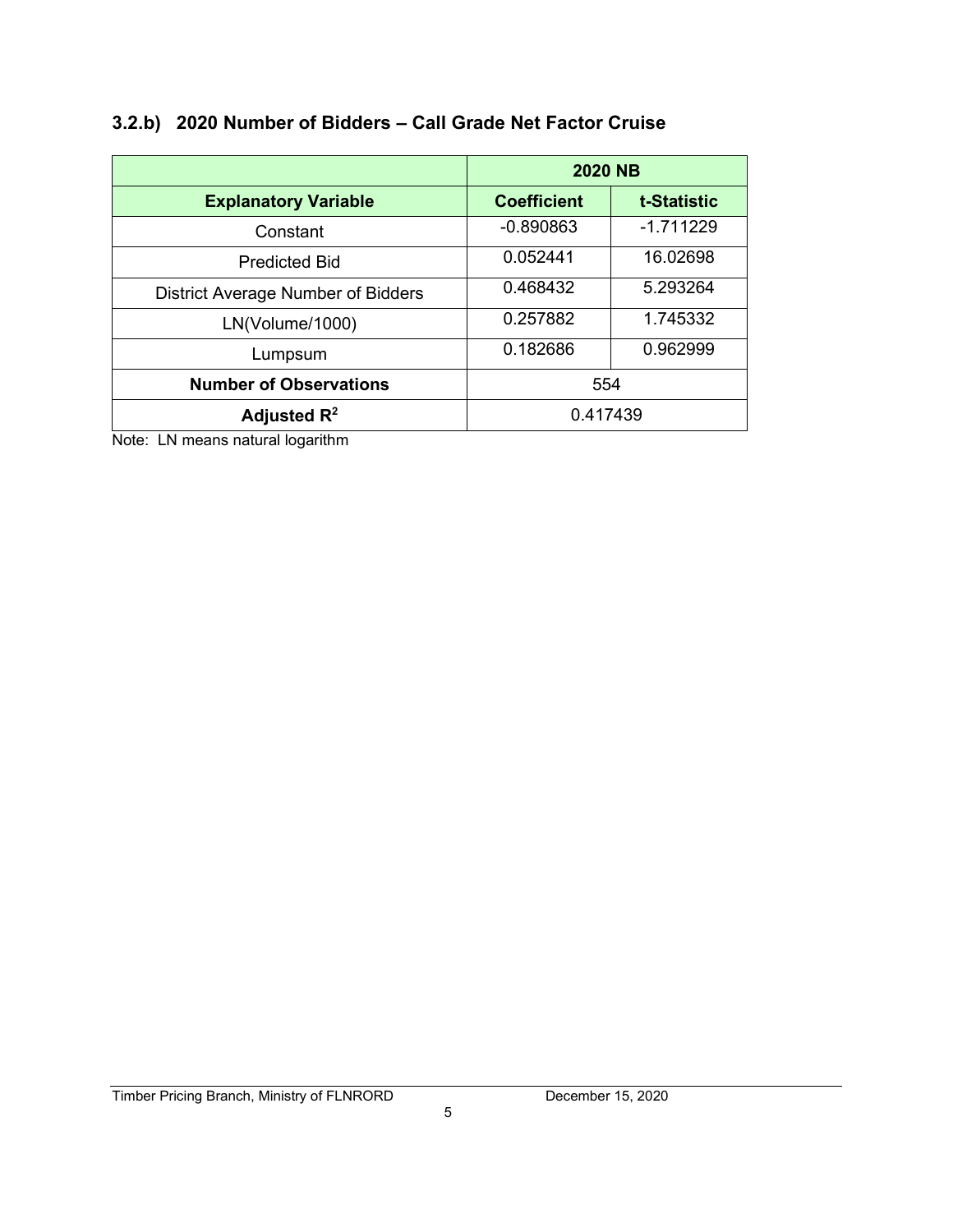# **4. SPECIFIED OPERATIONS**

The auction dataset used to develop MPS is comprised of 773 auctions. There are some harvesting situations that are not well represented in the auction dataset (for example, inland water transportation) and therefore, a specified operation cost estimate is used in the calculation of stumpage rates. See Appendix 2 for definitions of each specified operation.

The specified operations are shown below.

| <b>Specified Operations</b>                                        | December 2020<br><b>Update</b>                     |
|--------------------------------------------------------------------|----------------------------------------------------|
| Skyline Logging (over 600 metres)                                  | Appraised as heli                                  |
| Inland Water Log Transportation                                    | \$11.83/m3                                         |
| <b>Tree Crown Modification</b>                                     | \$28.14/tree (old growth)                          |
|                                                                    | $$16.74$ /tree (2nd growth)                        |
| Barging                                                            | \$10.74/m3 to \$15.15/m3                           |
| <b>Clayoquot Sound Operating Costs</b>                             | \$9.15/m3                                          |
| Ecosystem Based Management                                         | \$7.69/m3                                          |
| Haul Distance Above 100km                                          | \$0.16/m3 per km beyond<br>100km                   |
| High Development Cost (only applies to<br><b>BCTS</b> upset rates) | See Section 4.4.7 of the<br>Coast Appraisal Manual |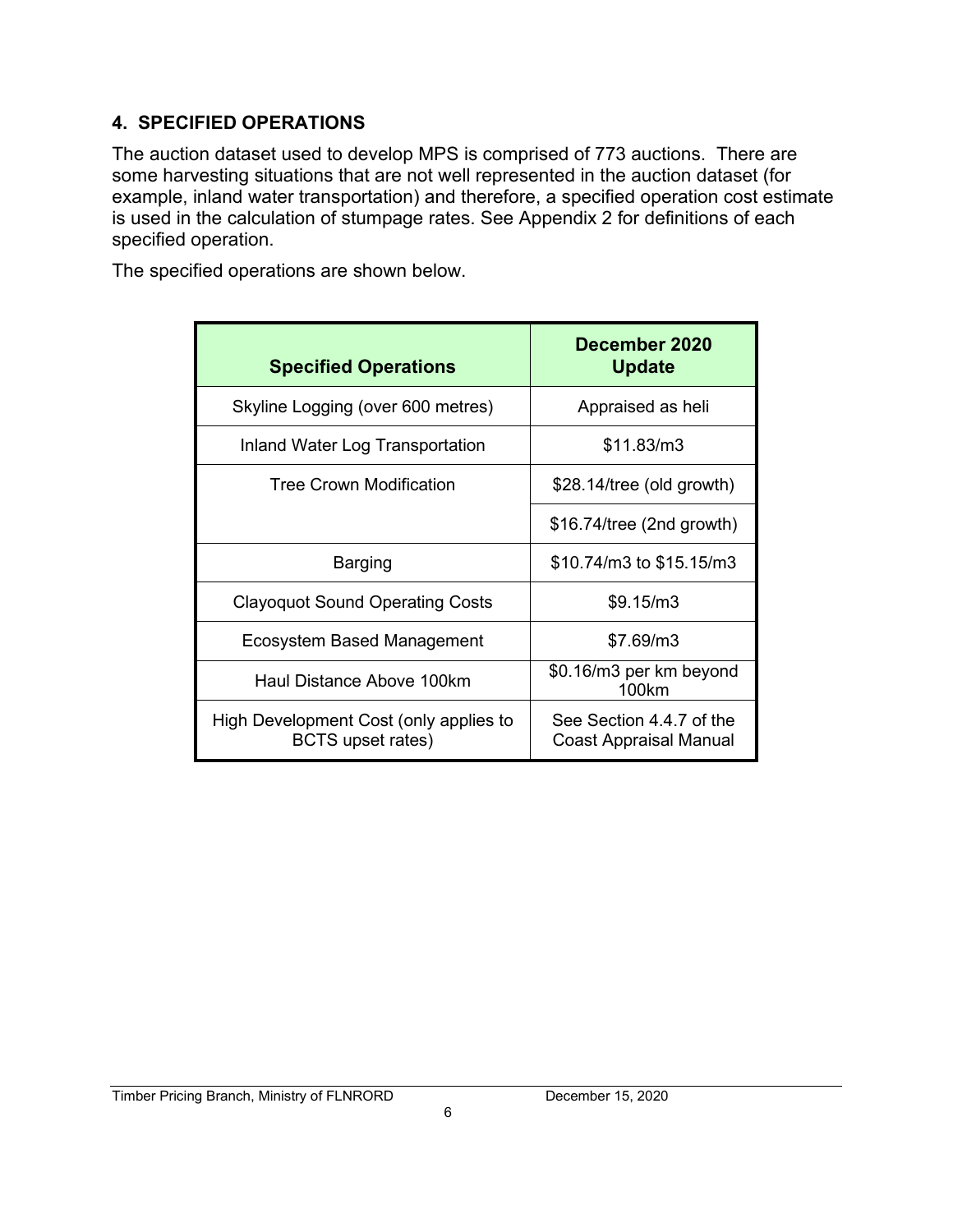# **5. TENURE OBLIGATION ADJUSTMENTS**

As outlined in the Coast Tenure Obligations Adjustment paper (dated July 1, 2012), the adjustments are based on cost surveys.

The tenure obligation adjustments are shown below.

| <b>Tenure Obligations</b>             | December 2020<br><b>Update</b>   |
|---------------------------------------|----------------------------------|
| Forest Planning & Administration Cost | \$13.27/m3                       |
| Low Volume Cost                       | \$9.15/m3                        |
| Road Development Cost                 | See Section 5.3 of<br>CAM        |
| Road Management Cost                  | \$2.32/m3                        |
| Road Use Charges                      | Approved actuals                 |
| <b>Basic Silviculture Cost</b>        | \$2.13-\$4.75/m3                 |
| <b>BCTS Infrastructure</b>            | \$0.14/m3                        |
| Low Grade Adjustment                  | See Section 5.7 of<br><b>CAM</b> |
| Return to Forest Management           | 1.081                            |

# **6. SUMMARY**

The new final equation, specified operations and tenure obligation adjustments will be used to calculate stumpage rates for new appraisals on the Coast, starting December 15, 2020.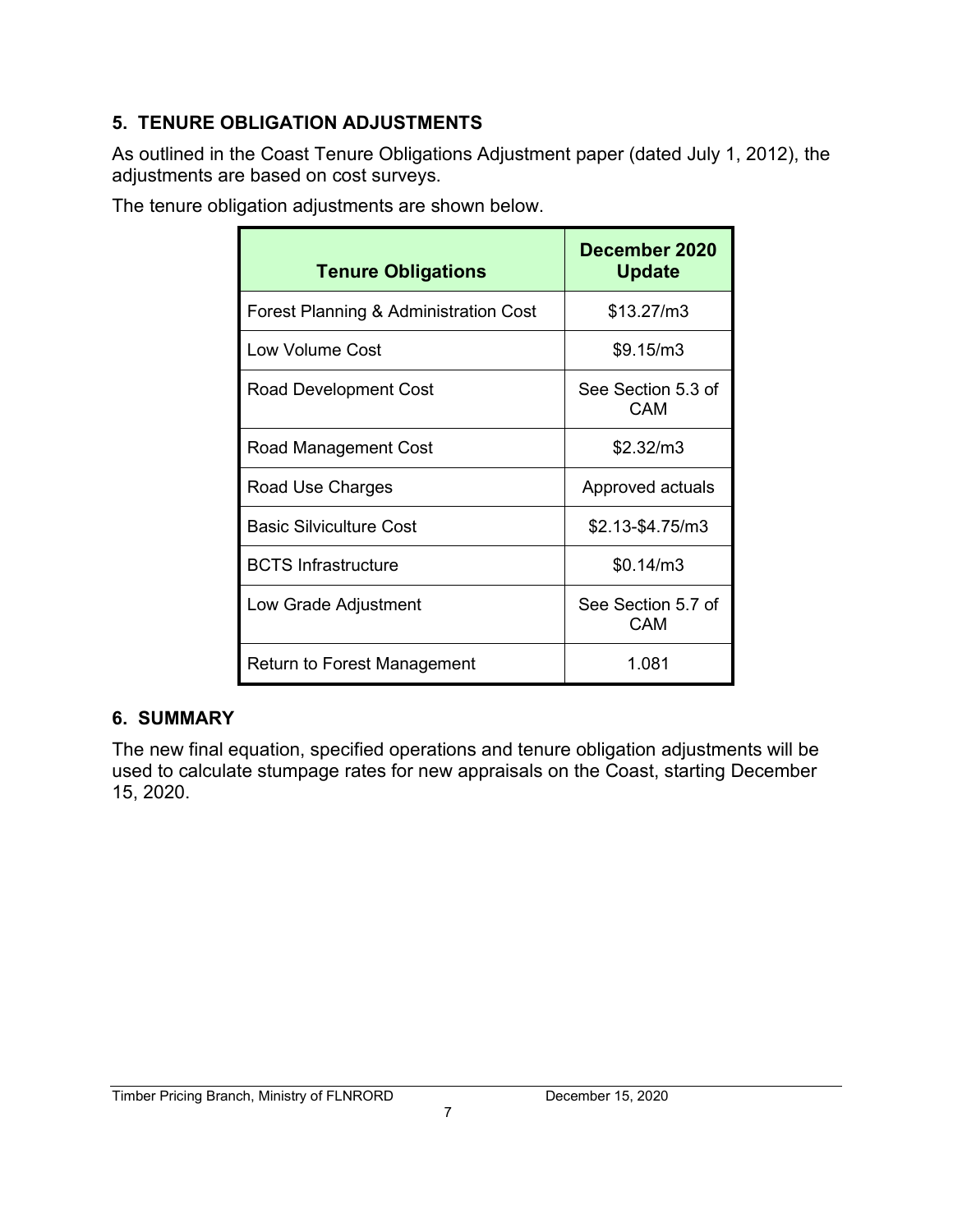#### **APPENDIX 1 - MPS DECEMBER 2020 UPDATE FINAL REGRESSIONS**

#### **A1.a) Final Loss Factor Winning Bid**

Dependent Variable: WB\_FILA\_FINAL\*155.3/CPI Method: Least Squares Date: 04/08/21 Time: 11:49 Sample: 1 1065 IF IN\_2020\_773=1 Included observations: 773 Huber-White-Hinkley (HC1) heteroskedasticity consistent standard errors and covariance

| Variable                           | Coefficient | Std. Error         | t-Statistic | Prob.    |
|------------------------------------|-------------|--------------------|-------------|----------|
| C                                  | -7.846573   | 4.256549           | $-1.843412$ | 0.0657   |
| <b>NB</b>                          | 3.243097    | 0.258161           | 12.56231    | 0.0000   |
| CEDAR*CE HG*CEDAR LUMBER AMV*      |             |                    |             |          |
| 155.3/CPI                          | 0.182936    | 0.017306           | 10.57047    | 0.0000   |
| CEDAR*CE MG*CEDAR LUMBER AMV*      |             |                    |             |          |
| 155.3/CPI                          | 0.089813    | 0.007009           | 12.81422    | 0.0000   |
| FIR*FI HG*FIR VL HYBRID NEW*155.3/ |             |                    |             |          |
| <b>CPI</b>                         | 0.491451    | 0.086571           | 5.676861    | 0.0000   |
| FIR*FI MG*FIR VL HYBRID NEW*155.3/ |             |                    |             |          |
| CPI                                | 0.353717    | 0.027485           | 12.86927    | 0.0000   |
| HEMLOCK*HE_HG*HEM_NEW_RL_AMV*      |             |                    |             |          |
| 155.3/CPI                          | 0.083281    | 0.025293           | 3.292692    | 0.0010   |
| HEMLOCK*HE_MG*HEM_NEW_RL_AMV*      |             |                    |             |          |
| 155.3/CPI                          | 0.033381    | 0.010533           | 3.169226    | 0.0016   |
| CYPRESS*(CY HG+CY MG)*CYP LUM      |             |                    |             |          |
| SCE*155.3/CPI                      | 0.162784    | 0.026418           | 6.161816    | 0.0000   |
| LOG(VPL)*OG FR                     | 8.406352    | 2.941964           | 2.857394    | 0.0044   |
| LOG(VPH/1000)                      | 17.78169    | 2.316445           | 7.676286    | 0.0000   |
| SLOPE*(1-HELI)                     | $-0.325558$ | 0.040813           | -7.976768   | 0.0000   |
| <b>HELI LAND</b>                   | $-45.29000$ | 3.476815           | $-13.02629$ | 0.0000   |
| <b>HELI WATER</b>                  | -36.76184   | 4.828109           | $-7.614129$ | 0.0000   |
| <b>LOCATION</b>                    | $-0.071482$ | 0.013722           | $-5.209406$ | 0.0000   |
| <b>ISOLATED</b>                    | -10.73236   | 1.662013           | $-6.457448$ | 0.0000   |
| <b>LUMPSUM</b>                     | -4.565769   | 1.286143           | $-3.549970$ | 0.0004   |
| EXP_EXP_SHARE_12MR*(1-CEDAR-       |             |                    |             |          |
| CYPRESS)/0.3004+HARV AAC ADJ/17.6  |             |                    |             |          |
| 7+NAJ_STARTS_12MR/1691             | 10.60095    | 1.302058           | 8.141689    | 0.0000   |
| R-squared                          | 0.779801    | Mean dependent var |             | 46.70813 |
| Adjusted R-squared                 | 0.774843    | S.D. dependent var |             | 28.95853 |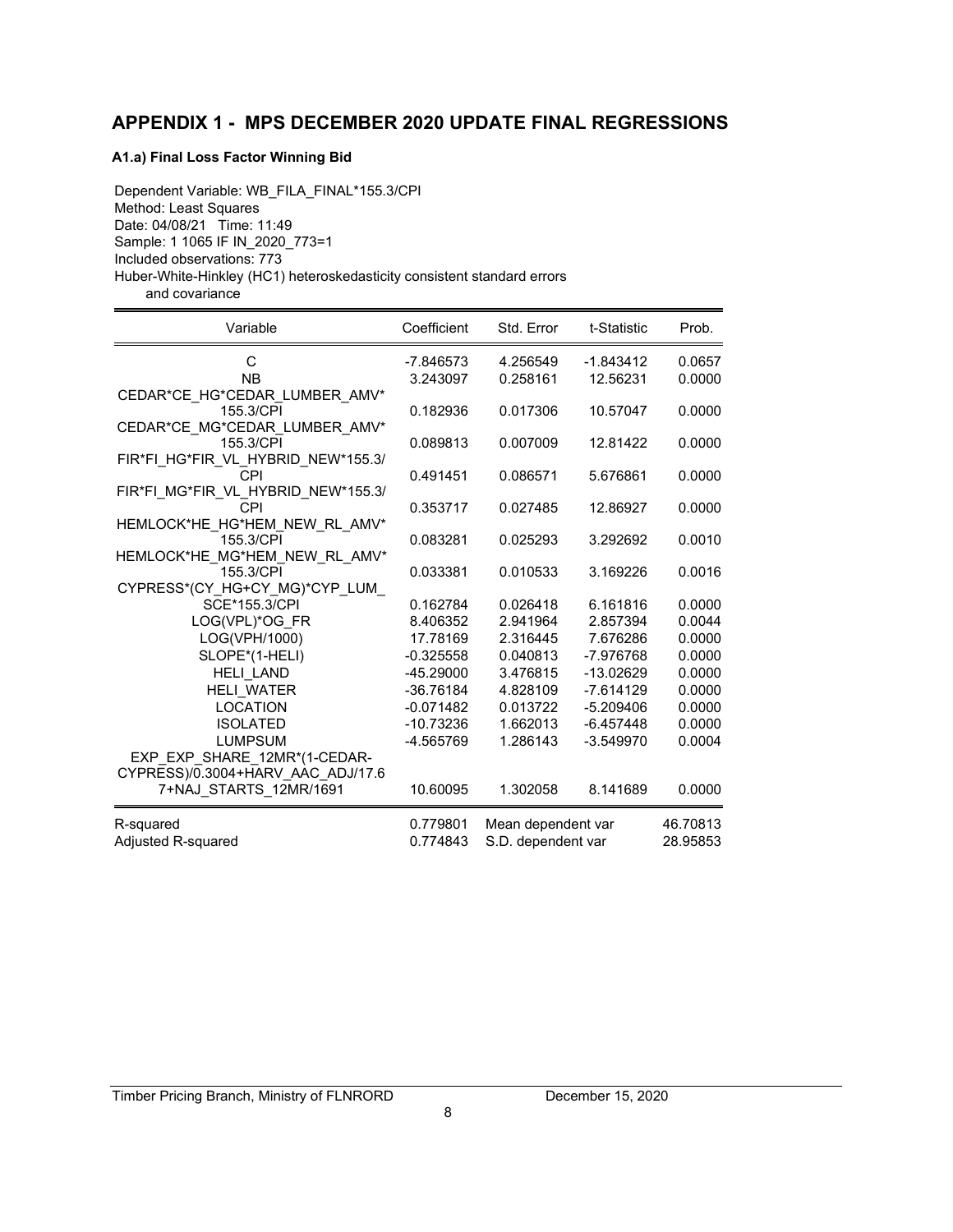#### **A1.b) Final Loss Factor Cruise Number of Bidders**

Dependent Variable: NB Method: Least Squares Date: 05/03/21 Time: 11:19 Sample: 1 1065 IF IN\_2020\_773=1 Included observations: 773 Huber-White-Hinkley (HC1) heteroskedasticity consistent standard errors and covariance

| Variable                  | Coefficient | Std. Error         | t-Statistic | Prob.    |
|---------------------------|-------------|--------------------|-------------|----------|
| C                         | $-1.622300$ | 0.427128           | $-3.798162$ | 0.0002   |
| WB FILA FIF*155.3/CPI     | 0.052630    | 0.002895           | 18.18183    | 0.0000   |
| <b>LUMPSUM</b>            | 0.147466    | 0.164753           | 0.895077    | 0.3710   |
| DANB 773                  | 0.565403    | 0.069558           | 8.128487    | 0.0000   |
| LOG(VOL/1000)             | 0.315597    | 0.125196           | 2.520836    | 0.0119   |
| FRZ*(1-LUMPSUM)           | $-0.566157$ | 0.318338           | $-1.778479$ | 0.0757   |
| R-squared                 | 0.424905    | Mean dependent var |             | 4.384217 |
| <b>Adjusted R-squared</b> | 0.421156    | S.D. dependent var |             | 2.473928 |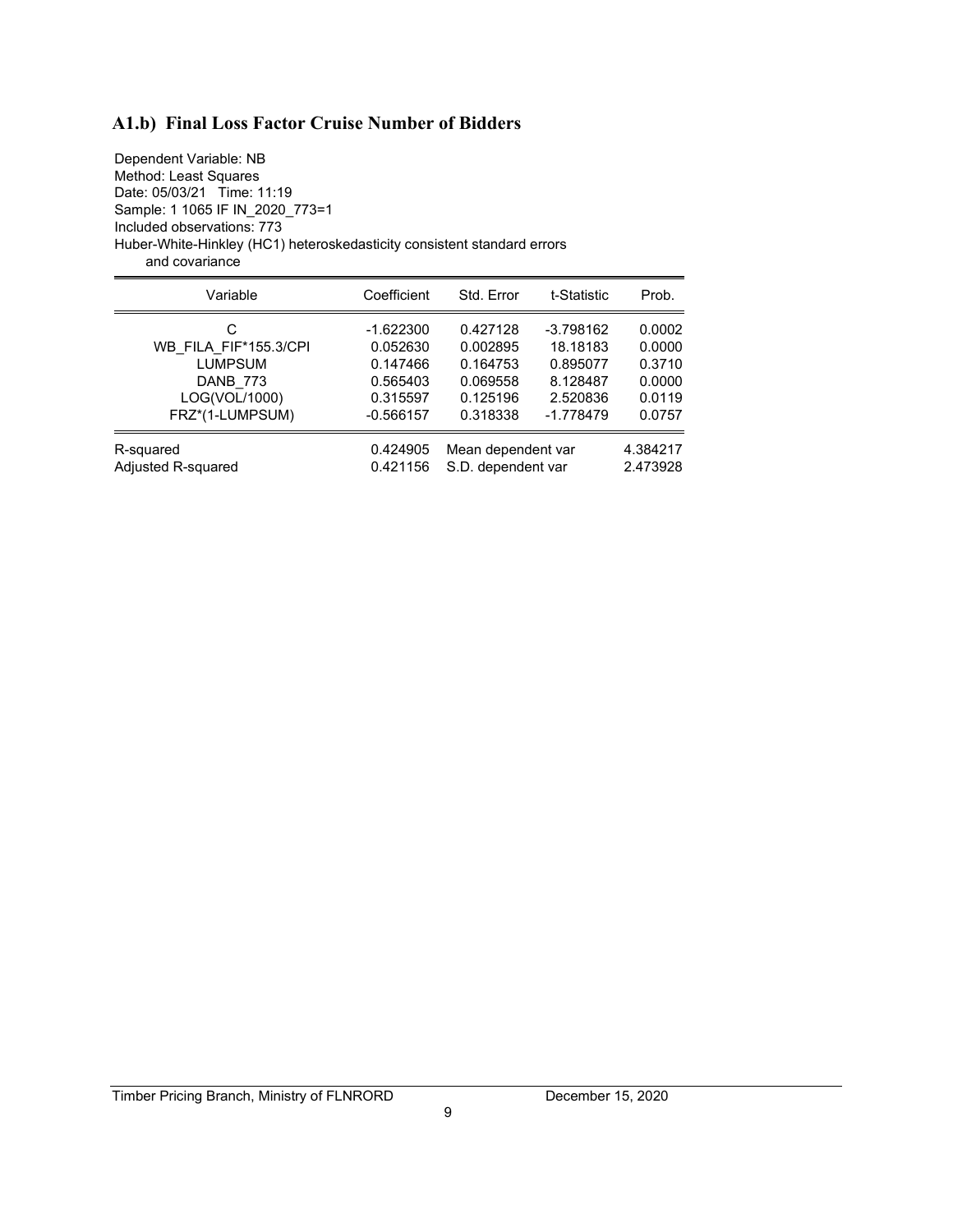#### **A2.a) Final Call Grade Net Factor Winning Bid**

Dependent Variable: WB\_FILA\_FINAL\*155.3/CPI Method: Least Squares Date: 11/19/20 Time: 14:12 Sample: 1 1065 IF IN\_CGNF=1 Included observations: 554 Huber-White-Hinkley (HC1) heteroskedasticity consistent standard errors and covariance

| Variable                                                 | Coefficient | Std. Error         | t-Statistic | Prob.    |
|----------------------------------------------------------|-------------|--------------------|-------------|----------|
| C                                                        | $-2.029303$ | 5.435820           | $-0.373320$ | 0.7091   |
| <b>NB</b>                                                | 3.113469    | 0.303357           | 10.26339    | 0.0000   |
| CEDAR*CE_HG_CG*CEDAR_LUMBER_A                            |             |                    |             |          |
| MV*155.3/CPI                                             | 0.134936    | 0.013847           | 9.744883    | 0.0000   |
| CEDAR*CE_MG_CG*CEDAR_LUMBER_A                            |             |                    |             |          |
| MV*155.3/CPI                                             | 0.083979    | 0.007125           | 11.78591    | 0.0000   |
| FIR*FI HG CG*FIR VL HYBRID NEW*15                        |             |                    |             |          |
| 5.3/CPI                                                  | 0.425914    | 0.068116           | 6.252799    | 0.0000   |
| FIR*FI MG CG*FIR VL HYBRID NEW*1                         |             |                    |             |          |
| 55.3/CPI                                                 | 0.399515    | 0.031385           | 12.72938    | 0.0000   |
| HEMLOCK*(HE_HG_CG+HE_MG_CG)*HE<br>M NEW RL AMV*155.3/CPI | 0.047151    | 0.008828           | 5.341207    | 0.0000   |
| CYPRESS*(CY_HG_CG+CY_MG_CG)*CY                           |             |                    |             |          |
| P LUM SCE*155.3/CPI                                      | 0.119119    | 0.021408           | 5.564268    | 0.0000   |
| LOG(VPL_CONV)*OG_FR                                      | 22.36505    | 3.920268           | 5.704981    | 0.0000   |
| LOG(VPH/1000)                                            | 21.64514    | 2.983930           | 7.253904    | 0.0000   |
|                                                          |             |                    |             | 0.0000   |
| SLOPE*(1-HELI)                                           | $-0.374379$ | 0.050005           | $-7.486900$ |          |
| <b>HELI LAND</b>                                         | -47.53823   | 4.894776           | $-9.712032$ | 0.0000   |
| HELI_WATER                                               | $-35.51326$ | 6.463163           | $-5.494718$ | 0.0000   |
| <b>LOCATION</b>                                          | $-0.076796$ | 0.017096           | $-4.492105$ | 0.0000   |
| <b>ISOLATED</b>                                          | $-9.597432$ | 2.057720           | $-4.664111$ | 0.0000   |
| <b>LUMPSUM</b>                                           | -6.943917   | 1.530547           | -4.536888   | 0.0000   |
| EXP_EXP_SHARE_12MR*(1-CEDAR-                             |             |                    |             |          |
| CYPRESS)/0.3004+HARV AAC ADJ/17.6                        |             |                    |             |          |
| 7+NAJ STARTS 12MR/1691                                   | 9.109346    | 1.616111           | 5.636586    | 0.0000   |
| R-squared                                                | 0.777686    | Mean dependent var |             | 48.21021 |
| Adjusted R-squared                                       | 0.771062    | S.D. dependent var |             | 29.32797 |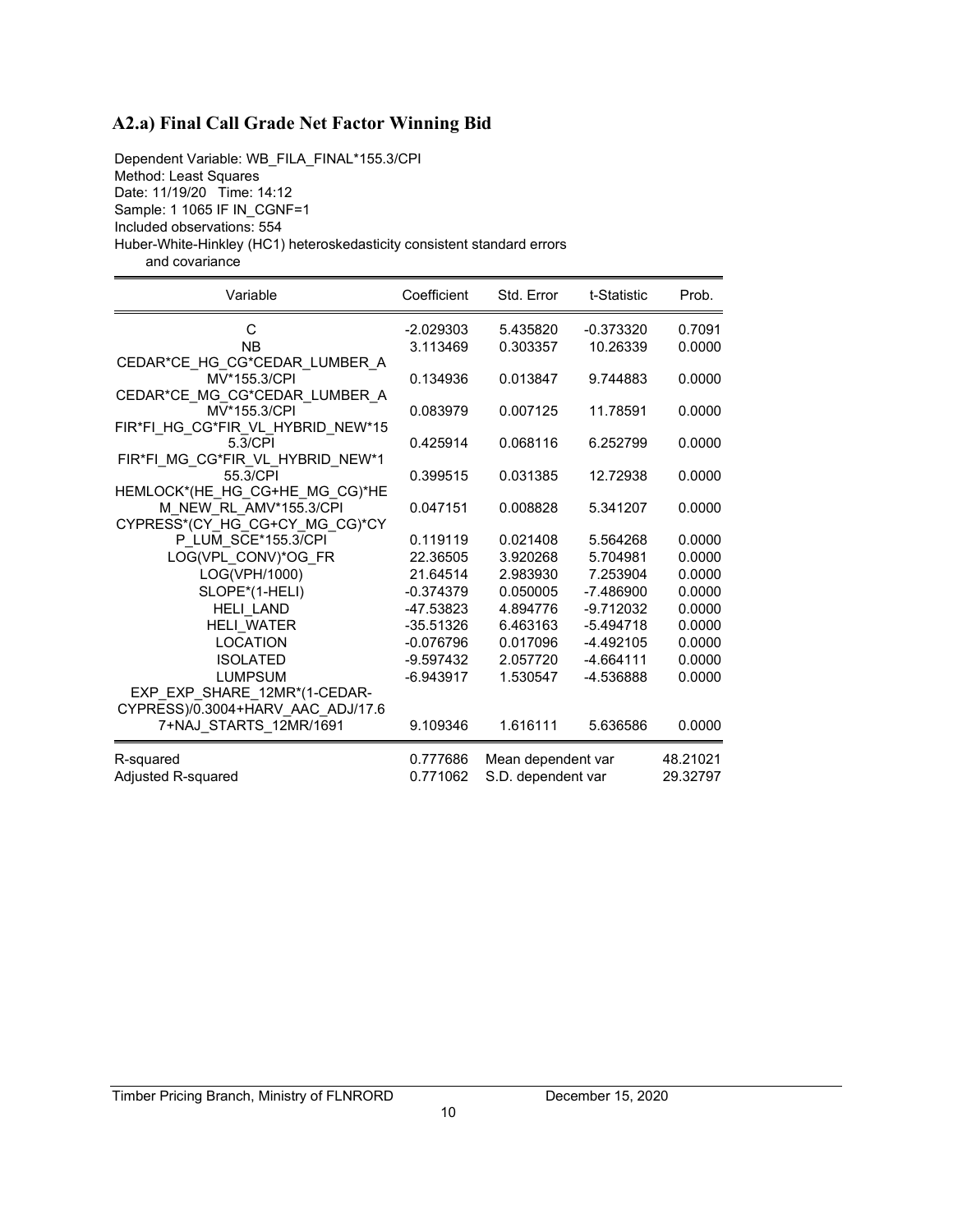# **A2.b) Final Call Grade Net Factor Cruise Number of Bidders**

| Dependent Variable: NB                                                  |
|-------------------------------------------------------------------------|
| Method: Least Squares                                                   |
| Date: 05/03/21 Time: 11:23                                              |
| Sample: 1 1065 IF IN CGNF=1                                             |
| Included observations: 554                                              |
| Huber-White-Hinkley (HC1) heteroskedasticity consistent standard errors |
| and covariance                                                          |

| Variable              | Coefficient | Std. Error         | t-Statistic | Prob.    |
|-----------------------|-------------|--------------------|-------------|----------|
| C                     | $-0.890863$ | 0.520599           | $-1.711229$ | 0.0876   |
| WB FILA FIF*155.3/CPI | 0.052441    | 0.003272           | 16.02698    | 0.0000   |
| <b>LUMPSUM</b>        | 0.182686    | 0.189705           | 0.962999    | 0.3360   |
| DANB 773              | 0.468432    | 0.088496           | 5.293264    | 0.0000   |
| LOG(VOL/1000)         | 0.257882    | 0.147755           | 1.745332    | 0.0815   |
| FRZ*(1-LUMPSUM)       | $-0.670242$ | 0.318537           | $-2.104126$ | 0.0358   |
| R-squared             | 0.422706    | Mean dependent var |             | 4.599278 |
| Adjusted R-squared    | 0.417439    | S.D. dependent var |             | 2.443221 |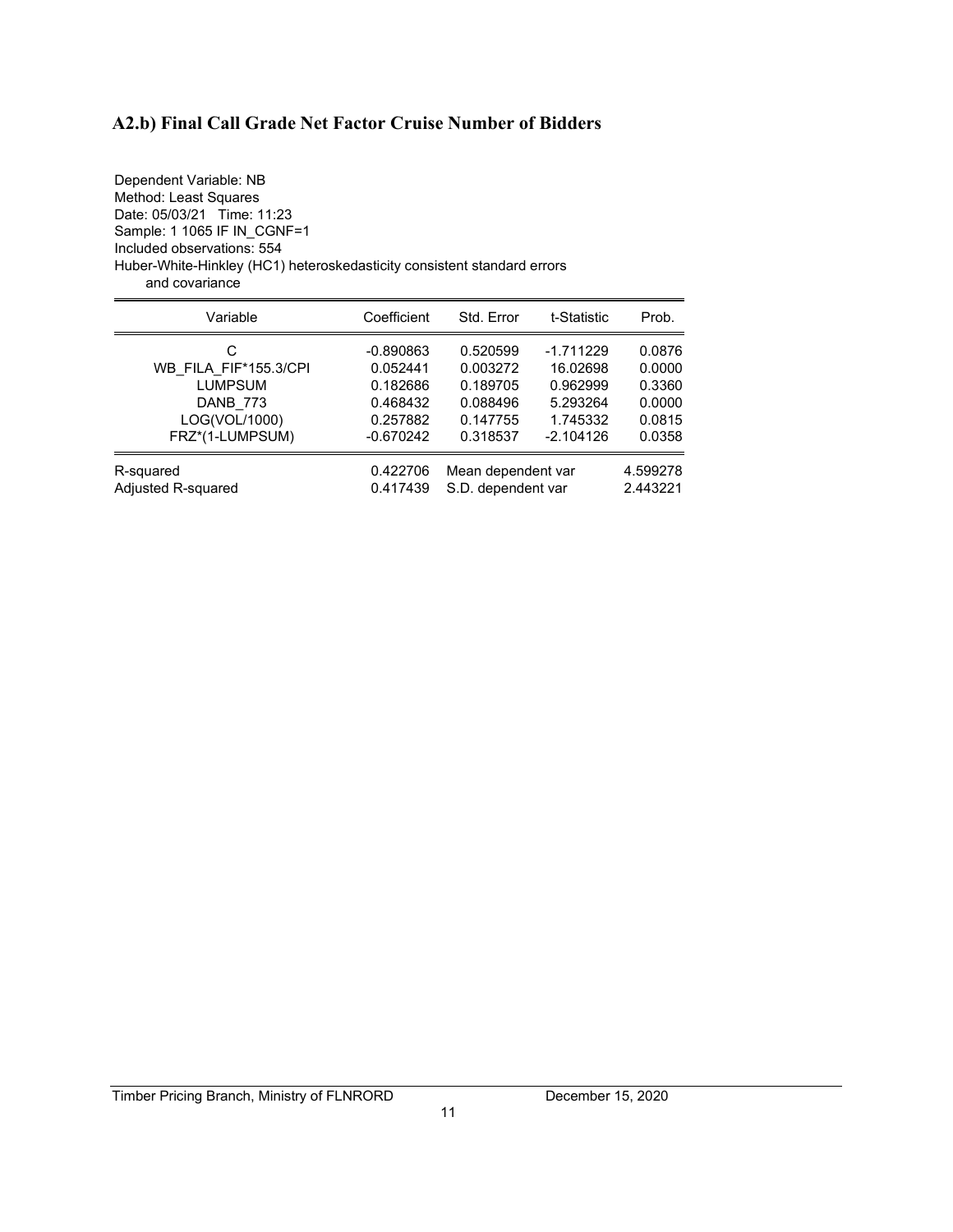# **Appendix 2 - Variables and Definitions**

| <b>Predicted Bid</b>                               | Used in the Number of Bidders equation: The estimated<br>winning bid for the cutting authority from the corresponding<br>winning bid equation, expressed in $\frac{m^3}{2}$ .                                                                                                                                                                                                                                                                                                                                                                                                 |
|----------------------------------------------------|-------------------------------------------------------------------------------------------------------------------------------------------------------------------------------------------------------------------------------------------------------------------------------------------------------------------------------------------------------------------------------------------------------------------------------------------------------------------------------------------------------------------------------------------------------------------------------|
| Cedar Lumber High<br>Grade                         | A composite of cedar lumber prices (C\$/mfbm, net of duties)<br>times the fraction of the coniferous net cruise volume that is<br>cedar and grade D through H.                                                                                                                                                                                                                                                                                                                                                                                                                |
| <b>Cedar Lumber Mid</b><br>Grade                   | A composite of cedar lumber prices (C\$/mfbm, net of duties)<br>times the fraction of the coniferous net cruise volume that is<br>cedar and grade U through I.                                                                                                                                                                                                                                                                                                                                                                                                                |
| Fir Lumber High<br>Grade                           | A composite of fir veneer and lumber prices (C\$/m3, net of<br>duties) times the fraction of the coniferous net cruise volume<br>that is fir and grade B through H.                                                                                                                                                                                                                                                                                                                                                                                                           |
| Fir Lumber Mid<br>Grade                            | A composite of fir veneer and lumber prices (C\$/m3, net of<br>duties) times the fraction of the coniferous net cruise volume<br>that is fir and grade U through I.                                                                                                                                                                                                                                                                                                                                                                                                           |
| <b>Hemlock Lumber</b><br><b>High Grade</b>         | An index of hemlock lumber prices (Stats Can, 2010=100, net<br>of duties) times the fraction of the coniferous net cruise<br>volume that is hemlock and grade D through H.                                                                                                                                                                                                                                                                                                                                                                                                    |
| <b>Hemlock Lumber</b><br>Mid Grade                 | An index of hemlock lumber prices (Stats Can, 2010=100, net<br>of duties) times the fraction of the coniferous net cruise<br>volume that is hemlock and grade I or J.                                                                                                                                                                                                                                                                                                                                                                                                         |
| <b>Cypress Lumber</b><br><b>High and Mid Grade</b> | Average cypress lumber export price (C\$/m3, net of duties)<br>times the fraction of the coniferous net cruise volume that is<br>cypress and grade D through U.                                                                                                                                                                                                                                                                                                                                                                                                               |
| <b>Old Growth</b><br>LN(Volume per Log)            | The natural logarithm of the volume per tree times the<br>fraction of the coniferous volume that is old growth.                                                                                                                                                                                                                                                                                                                                                                                                                                                               |
| LN(Volume per<br>Hectare/1000)                     | The natural logarithm of the coniferous volume per hectare<br>divided by 1000.                                                                                                                                                                                                                                                                                                                                                                                                                                                                                                |
| <b>Helicopter Land</b><br>Drop                     | For land drop only: The fraction of the total net cruise volume,<br>including deciduous volume, of timber in a cutting authority<br>area that must be helicopter yarded or yarded by skyline<br>where logs are fully suspended more than 600 m in a straight<br>line to the centre of the closest possible landing. This is<br>calculated by dividing the total volume of timber that must be<br>helicopter yarded or skyline yarded over 600 m by the total<br>net cruise volume of the cutting authority area. HELILAND is<br>in decimal form, rounded to 2 decimal places. |
| <b>Helicopter Water</b><br>Drop                    | As for "Helicopter Land Drop" but applies to the fraction that<br>is water dropped.                                                                                                                                                                                                                                                                                                                                                                                                                                                                                           |

Timber Pricing Branch, Ministry of FLNRORD December 15, 2020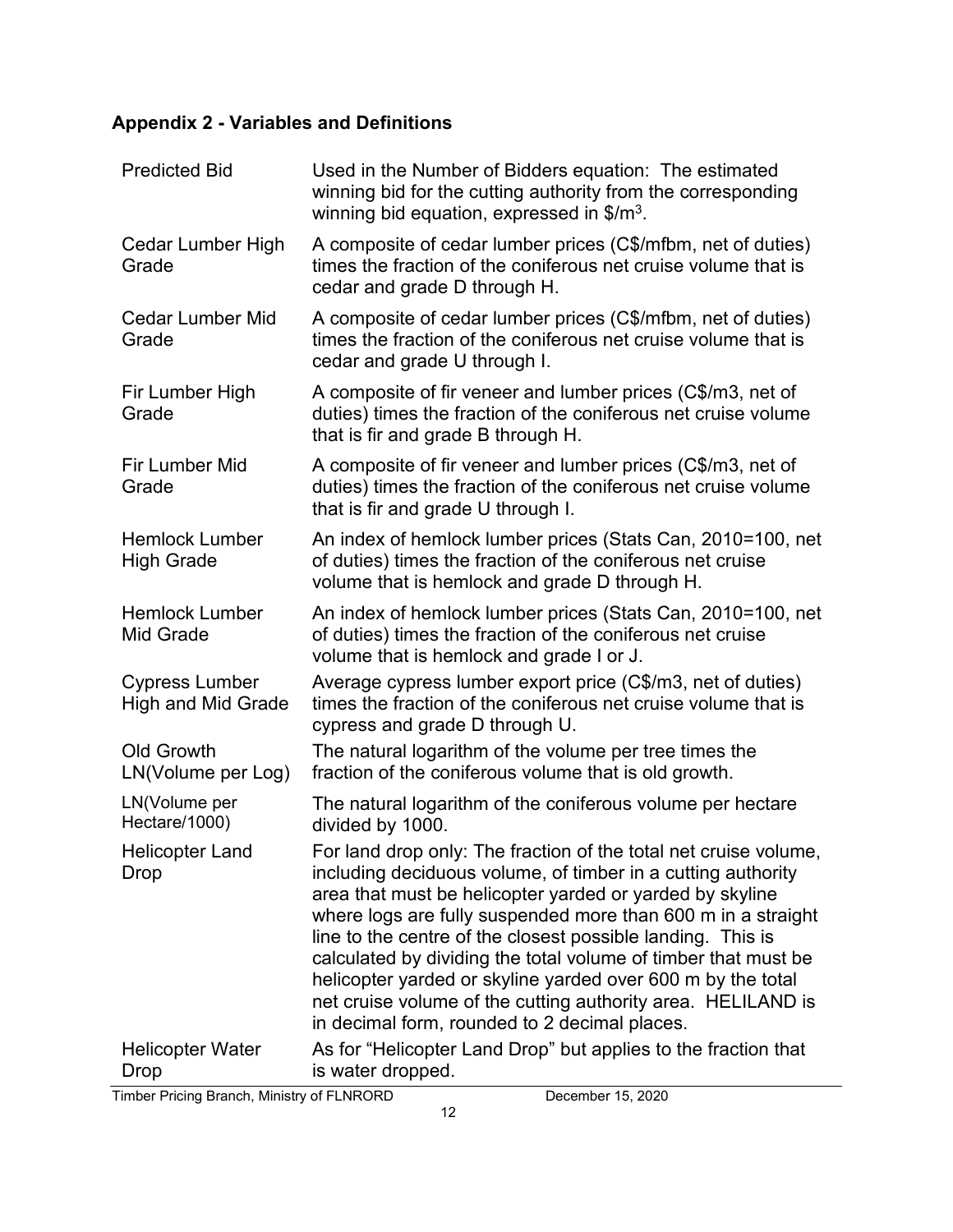| <b>District Average</b><br><b>Number of Bidders</b>     | The average number of bidders for the forest district the<br>cutting authority area is located within is listed in Table 4-2 of<br>the CAM.                                                                                                                                                                                      |
|---------------------------------------------------------|----------------------------------------------------------------------------------------------------------------------------------------------------------------------------------------------------------------------------------------------------------------------------------------------------------------------------------|
| <b>Conventional Slope</b>                               | The average side slope (%) of the fraction of the cutting<br>permit that is not helicopter yarded.                                                                                                                                                                                                                               |
| Volume                                                  | That part of the total net cruise volume in the cutting authority<br>area that is coniferous timber except that where the cutting<br>authority is a timber licence or is issued under a licence with<br>an AAC greater than 10 000 $m^3$ , then VOL = 36,900. VOL is<br>expressed in $m3$ , rounded to the nearest whole number. |
| <b>CPI</b>                                              | The BC Consumer Price Index approved by the director for<br>use on the effective date of the appraisal, reappraisal or<br>quarterly adjustment.                                                                                                                                                                                  |
| Location                                                | The net cruise volume weighted average straight line distance<br>measured in kilometres between the geographic centre of<br>each part of a cut block and the nearest major centre that is<br>closest to that part of the cutting authority area.                                                                                 |
| Isolated                                                | Isolated =1, if all parts of the cutting authority area are<br>accessible by air or water only and is not serviced by public<br>ferry service.                                                                                                                                                                                   |
| Lumpsum                                                 | If the cutting authority is a cruise based competitive timber<br>sale with a stand as a whole rate then LUMPSUM = $1$ ,<br>otherwise LUMPSUM = 0.                                                                                                                                                                                |
| <b>Export Share * Non-</b><br>Cedar-Cypress             | Export Share of non-cedar-cypress harvest (as published in<br>monthly appraisal parameters) times the share of non-cedar-<br>cypress.                                                                                                                                                                                            |
| North American and<br>Japanese Housing<br><b>Starts</b> | 12-month total of North American and Japanese Housing<br>Starts, as published in the approved stumpage appraisal<br>parameters.                                                                                                                                                                                                  |
| <b>Total Harvest</b>                                    | Rolling 12-month total Coast harvest volume, as published in<br>the approved stumpage appraisal parameters.                                                                                                                                                                                                                      |
| <b>FRZ</b>                                              | In a fibre recovery zone.                                                                                                                                                                                                                                                                                                        |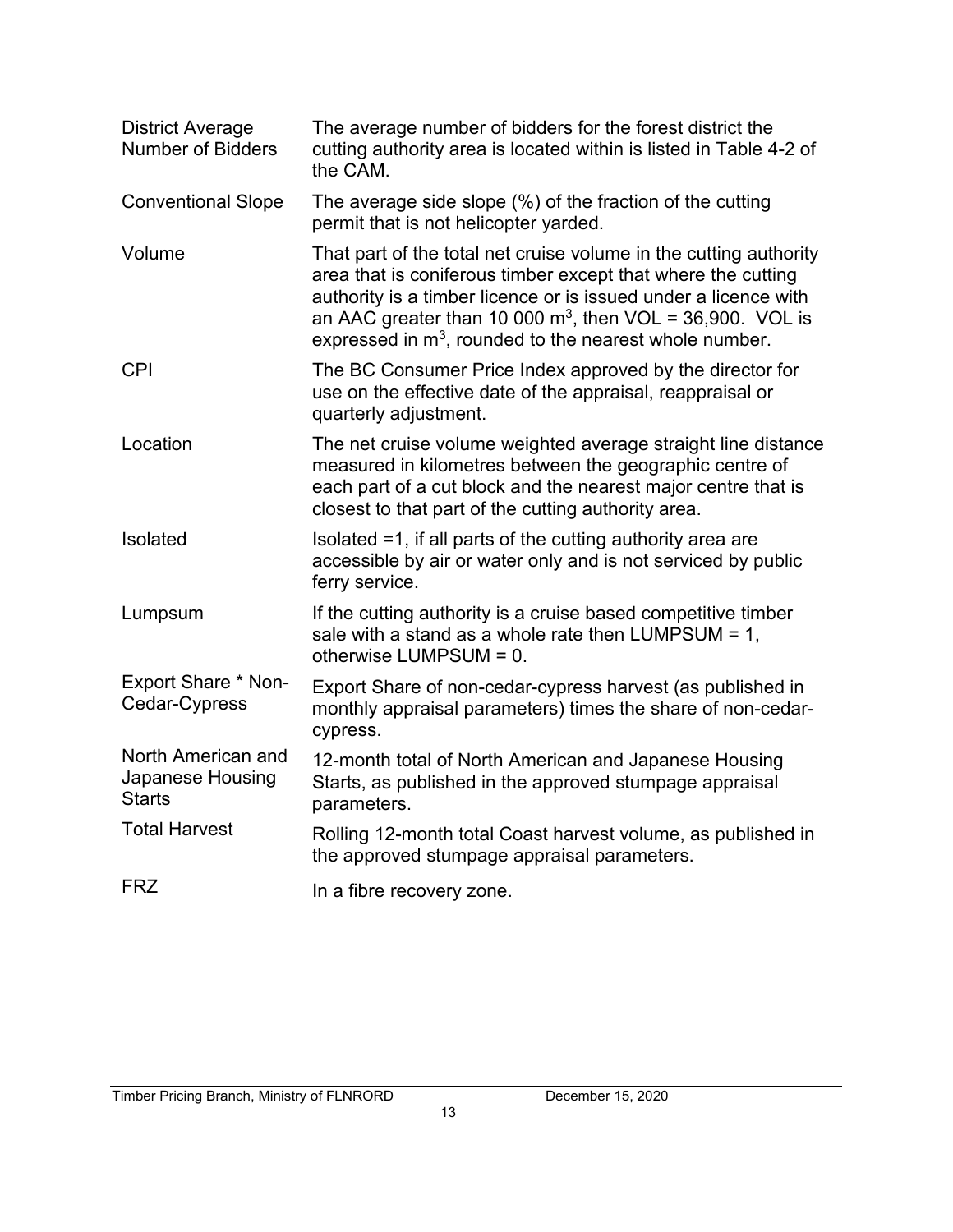# **APPENDIX 3 - MORE DETAIL ON SPECIFIED OPERATIONS**

If sufficient auction data is not available, the ministry will, for those identified situations, implement specified operations.

The specified operations will be used to adjust the MPS stumpage rate for the estimated incremental cost of the identified situation. The explicit assumption is that if a bidder was faced with a similar situation, he or she would lower the bid by the extra cost incurred because of the identified situation.

The situations that may be eligible for specified operations adjustment will be determined according to the following principles:

- The expectation that a bid would be influenced by this situation
- Representation (number of samples, if any, in the auction data set)
- Materiality of estimated cost differential (supported by verifiable financial data); and
- Statistical analysis (including the premise that other represented situations and variables in the MPS database and equations may serve as a proxy for the situation in question).

The ministry, after considering the above and any other relevant technical information, may or may not designate the situation as an identified situation eligible for a specified operation and, if eligible, specify the dollars per cubic metre adjustment.

The ultimate objective is to have a representative auction database and hence, few, if any, specified operations adjustments.

The following are identified as specified operations for the Coast MPS.

# **Cost estimates from the current** *Coast Appraisal Manual* **are used for a – h below.**

# *a) Skyline Logging*

For those areas within a cutblock that:

- Are 600 metres or greater measured in a straight-line horizontal distance from the centre of the closest possible landing or place where a landing may be located; and
- Are yarded by skyline.

# *b) Inland Water Transportation*

• Where logs must be towed on Great Central, Owikeno or Powell Lake or other authorized inland water location.